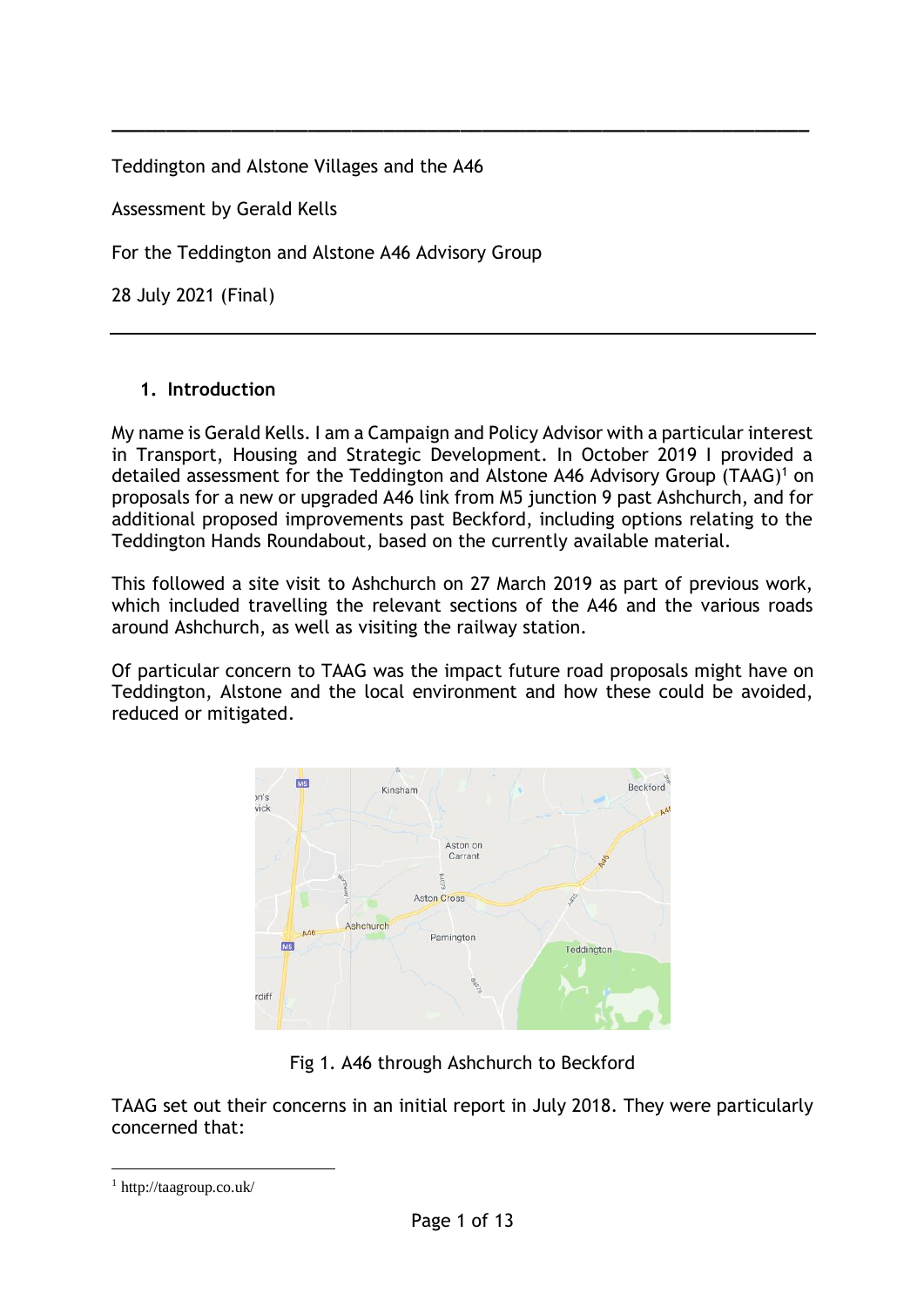- any bridging work which allowed separation of local traffic from through traffic would heighten noise and pollution concerns and introduce additional concerns of negative visual impact and light pollution.
- dualling of the A46 south of Little Beckford, linked to a new by-pass to the south of the current Teddington Hands Roundabout, would have a significant detrimental impact on Teddington and Alstone.
- there could be a detrimental impact from flooding south of the Teddington Hands Junction, severance of the existing garage, stores and public house at the Teddington Hands Junction, as well as adverse impacts on the Cotswold Area of Outstanding Natural Beauty (AONB), which is close to the villages.
- new road infrastructure could lead to secondary developments which would directly encroach on their villages and ultimately erode its character. In this regard they were particularly worried about piecemeal development.

In my 2019 report I recommended that TAAG should:

- a. raise concerns about the sustainability credentials of the Ashchurch Masterplan.
- b. oppose the Midlands Connect and Western Gateway concept of an A46 Expressway and instead seek holistic solutions to the A46 issues in Ashchurch.
- c. criticise the lack of clear public transport improvements proposed for Ashchurch.
- d. argue for all alternative options to addressing the issues on the A46 to be considered, and that any road improvements should be carefully targeted at specific, local problems.
- e. promote options which either utilise or remodel the current Teddington Hands Junction.
- f. argue against prioritisation of improvements beyond the Teddington Hands Junction or for the need for an Expressway to Evesham.
- g. seek clarity on how any proposals will be progressed, potentially by Midlands Connect, Western Gateway, Highways England and Gloucestershire County Council
- h. seek further expert help to clarify the environmental and landscape impacts.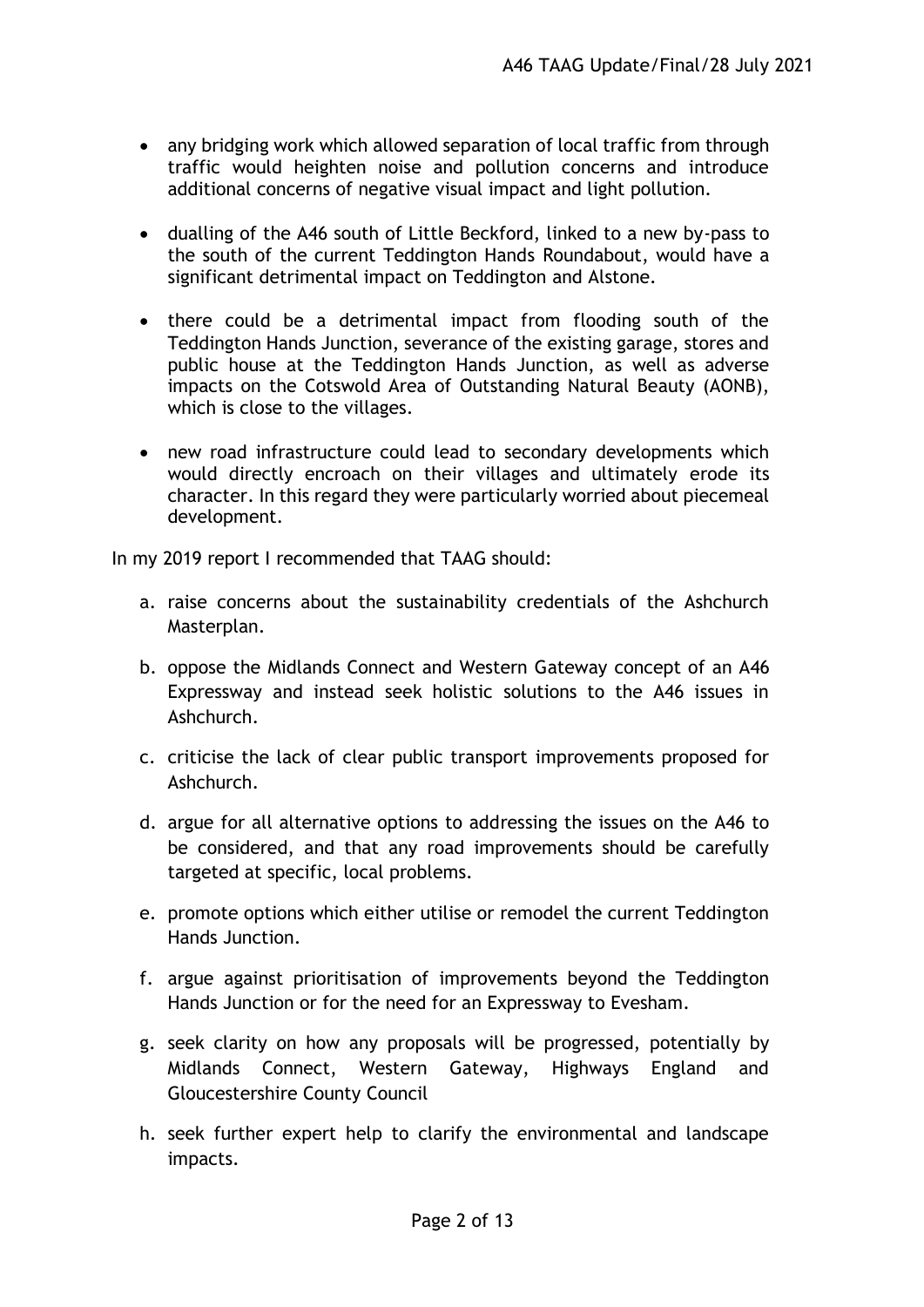- i. coordinate where possible with relevant sympathetic bodies such as the Campaign to Protect Rural England (CPRE) and the Cotswold AONB Board.
- j. ensure that local councillors, MP, the community and media are aware of their concerns.

I stressed that, my own analysis did allow that some additional highway capacity may be required to resolve problems in Ashchurch. However, I did not consider that the level of intervention proposed by Midlands Connect, (that is to say a dual carriageway Expressway with Grade Separated Junctions specifically aimed to redirect additional traffic from the Midlands Motorway Box,) was likely to be needed. It could, in fact, generate its own traffic problems.

Since then, TAAG (and CPRE Gloucestershire) have obtained, through Freedom of Information, the Route Strategy Options Assessment of the A46 (from the M5 to the M40 (2017). They have also acquired the Options Assessment Report and Outline Business Case for a scheme to bypass the A46 from the M5 to the Teddington Hands Junction developed by Highways England in 2018. Those documents were not available to me at the time of my report.

Those documents refer to earlier Highways England work, notably:

- The A46 (Ashchurch) Scoping Report (CH2M)
- A46 Corridor Study (M5 J9 to M6 J2) Baseline Assessment Report (Highways England, 2015):
- A46 Ashchurch Optioneering Report (JMP)

It may be useful to also seek these through Freedom of Information, along with asking for the Annual Average Daily traffic (AADT) outputs for the A46 and A435 for each of the three options.

As well as helping to understand the impact on Teddington this may give details of other options. A long list of options is specifically referred to in the Highways England Route Strategy Options Report from the M5-M40 but it covers a wider Geography.

Following that work Highways England did not, however, pursue a scheme through the Route Investment Strategy 2 (RIS2) but Gloucestershire County Council are promoting a Local Large Major (LLM) Scheme although the line of that has not been made public. Consultation on that scheme has been delayed but because of the deadline for LLM schemes, a consultation is anticipated by TAAG in the Summer of 2021.

An alternative proposal by Councillor Vernon Smith for a route from Junction 10 of the M5 has also, we understand, been modelled. However, that would need to cross land which is safeguarded in the current Gloucester, Cheltenham and Tewkesbury Core Strategy<sup>2</sup> for strategic development. Moreover, a consultation on improvements to Junction 10 by Gloucestershire County Council was issued in June 2021 aimed at supporting strategic development at that location.

<sup>&</sup>lt;sup>2</sup> Appendix 1 - [JCS Adoption Version November 2017.pdf \(gloucester.gov.uk\)](http://democracy.gloucester.gov.uk/documents/s40802/Appendix%201%20-%20JCS%20Adoption%20Version%20November%202017.pdf)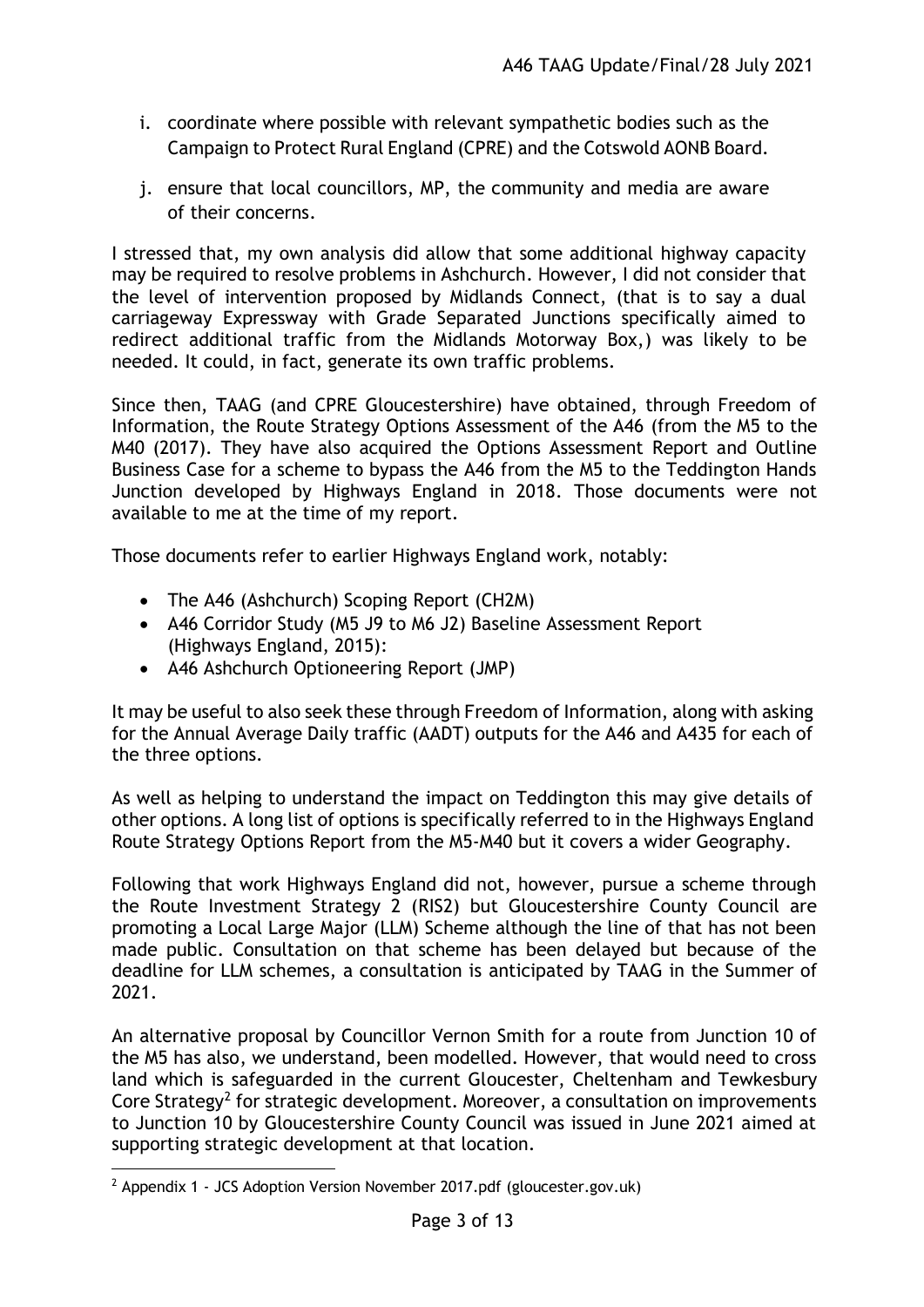I also, separately, obtained, through Freedom of Information Requests, a series of documents related to the Midlands Connect wider A46 Study work. I completed a report on that for CPRE West Midlands (attached) which sheds doubt on the longdistance role of the A46 the corridor. That material also confirmed the relatively local nature of most traffic movements on the A46 as well as the limited impact any improvements were likely to have on the Midlands Motorway Box, because of the limited number of through movements on the box and the relatively low potential time gain of using the A46.

A further change since my previous report has been the granting of planning permission for housing on Land at Fiddington, South of Ashchurch (up to 850 dwellings) and a further proposal for Land to The North West of Fiddington (up to 460 dwellings)<sup>3</sup>. In effect, these remove options similar to that proposed by the Department for Transport in 1993 for a dumb-bell island at Jn 9 of the M5 leading to a bypass.

The southerly end of the development would be to the north of all the current Highways England Options: 1, 2 and 3.

Lastly, in August 2020 TAAG submitted comments to Gloucestershire County Council. They raised two key areas of concern.

*Comment 1: The location of the new road as this approaches the Teddington Hands roundabout.*

*Comment 2: The road classification in the context of local policies and strategy.* 

## **2. Highways England Proposals**

TAAG have now asked me to consider the options proposed by Highways England and comment in broad terms on key issues which may be relevant to a future consultation while acknowledging that the proposals put forward by Gloucestershire County Council may be different and will require more detailed assessment.

I have not considered (as in my earlier report) options beyond Teddington Hands towards Beckford where my earlier comments would still stand.

#### **2a. Route strategies: Option Assessment Report A46: M5-M40**

This report claims to follow on from the A46 Ashchurch Optioneering Report (Highways England, 2016) in which seven corridors and nine junctions were identified from a long list.

It refers to a number of key constraints that informed the route selection including the existing traffic conditions within Ashchurch, engineering challenges such as

<sup>3</sup> 17/00520/OUT and 21/00451/OUT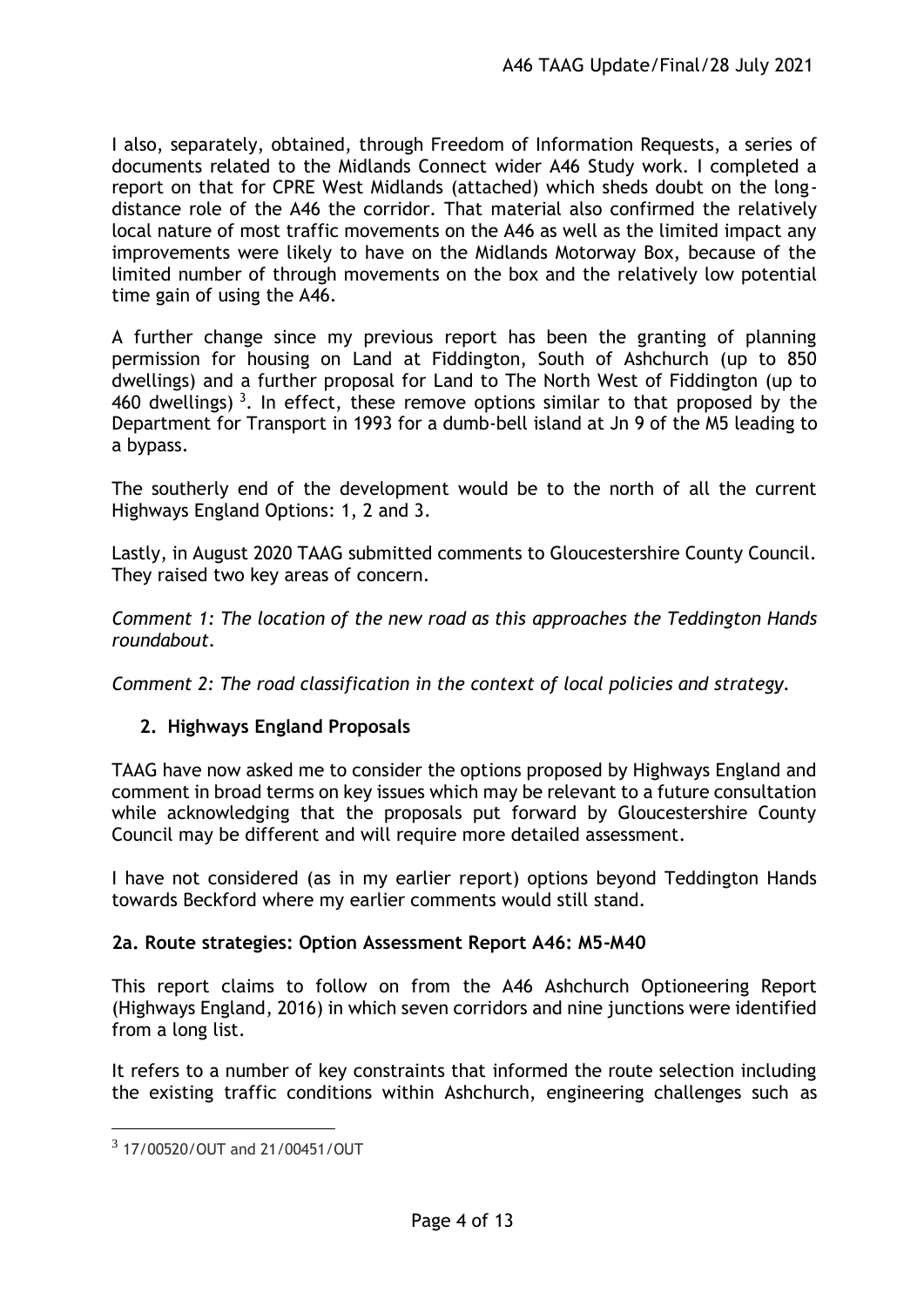existing structures/infrastructure, topography and flood plains, sustainability issues such as location of communities and areas with environmental designations and future development. The preferred option presented was a southern bypass with a new junction to the south of the M5 J9.

The key objectives of this study, it says, included:

- to address existing capacity issues on the A46 trunk road within Ashchurch and at the M5 Junction 9 (M5, J9)
- to support development within Ashchurch, Evesham, and further afield, through providing improved infrastructure
- to improve the strategic function of the A46 through improved and more consistent journey times
- to provide a substantive strategic traffic alternative to use of the Birmingham Motorway Box (M5/M42/M6) route.

I consider the last bullet point in some detail in my 2020 report for CPRE when looking at the A46 Initial Study Report and it is worth considering that issue in more detail here.

Highway England's considered improvements to the section from Ashchurch to Stratford as part of their Motorway Hub analysis<sup>4</sup> and suggested:

*Some worsening of delays is forecast between the M40 and M1 due to increased traffic (up 100-300 [Passenger Car Units] PCUs/hour between the M40 and M6). Also, traffic is expected to increase on the M50 as the route from south Wales becomes more attractive (up to 13%, or 250 PCUs/hour during the average peak hour).<sup>5</sup>*

The A46 Study Initial Report (by Midlands Connect) examined the comparative time taken to use alternative long-distance motorway routes, firstly, from Tewkesbury to the M1 near Coventry (junction 21) using the M5/M42 and M6. The time taken is similar but, according to the report, businesses use the motorways because they are more reliable.<sup>6</sup>

(These are, of course, artificial constructs, since the majority of travellers are not making such journeys. There is clearly some relevance in these journey times for long distance vehicles, particularly freight.)

<sup>4</sup> From: Long Term Midlands Motorway Hub Study Enhanced Strategic Case, Preferred Package, (Undated)

 $5$  Passenger Car Unit. A measure used in traffic modelling to define vehicles in terms of the capacity they require. In the Midlands Regional Traffic Model, a car or light goods vehicle is equivalent to 1 PCU, and HGVs 2.5 PCUs

<sup>6</sup> A46 Corridor Study Initial Report, Fig 3-10 -3-11 and Tables 3-1 -3.3.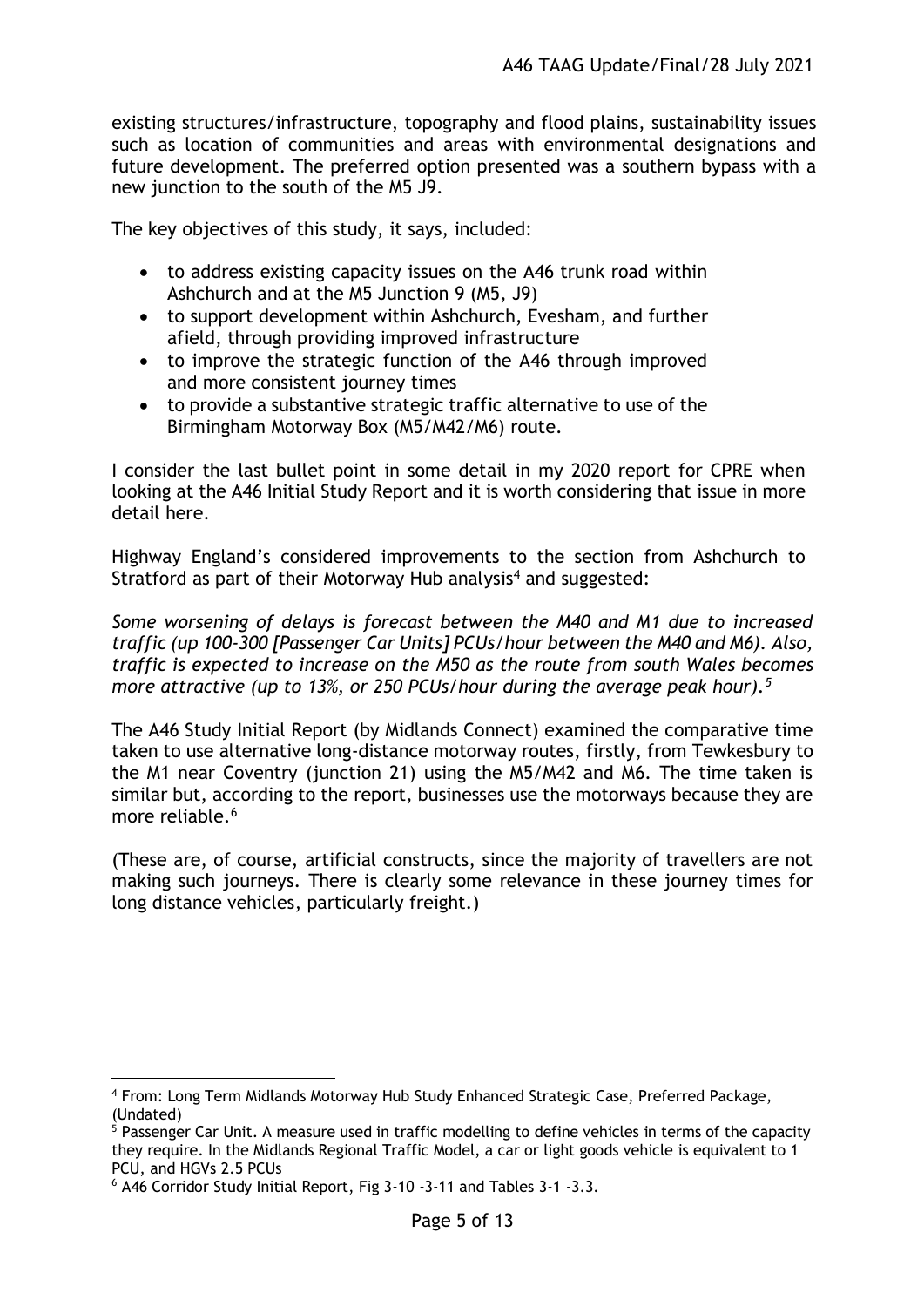| Table 3-1: Journey times comparison M5 J9 to M1 J21, typical Friday |                                               |                                      |  |  |
|---------------------------------------------------------------------|-----------------------------------------------|--------------------------------------|--|--|
| Route                                                               | <b>Morning peak</b><br>journey time<br>(mins) | Inter-peak<br>journey time<br>(mins) |  |  |
| Via M5/M42/M6                                                       | 90                                            | 87                                   |  |  |
| Via A46/A45                                                         | 90                                            | 80                                   |  |  |
| Source: Google                                                      |                                               |                                      |  |  |

# Fig 2 From A46 Corridor Study Initial Report



Fig 3 From A46 Corridor Study Initial Report

But the more important question is whether moving that traffic onto the A46 is the best way to resolve congestion issues on those routes, even if it could. We know the level of benefit to other routes is limited because Highways England's own Motorway Hub Study gave specific outputs:

*improve performance of the Hub for all traffic by removing some traffic (delays are forecast to fall on the M42 by 40-50 vehicle hours per hour between the M5 and J3A and by over one minute between J3A and J7; improve performance of the M5 for all traffic (traffic flow is forecast to reduce by 5-10% or c. 400 PCUs/hour, with a resultant 20-30% reduction in delays and 5% reduction in journey time between J10 and J4A)<sup>7</sup>*

The modelled difference on the M42 would not appear significant and the benefit to the M5, while more significant, may well be eroded by generated traffic. Indeed, the fact that '*less than 10% of total trips, use the A46 in preference to the M5/M42/M6 alternative'* should not startle us given that the number of through trips on the motorway box is probably less than 20% in peak times.<sup>8</sup>

<sup>7</sup> From: Long Term Midlands Motorway Hub Study Enhanced Strategic Case, Preferred Package, (Undated), Page 25.

<sup>8</sup> A46 Corridor Study Initial Report, Page 26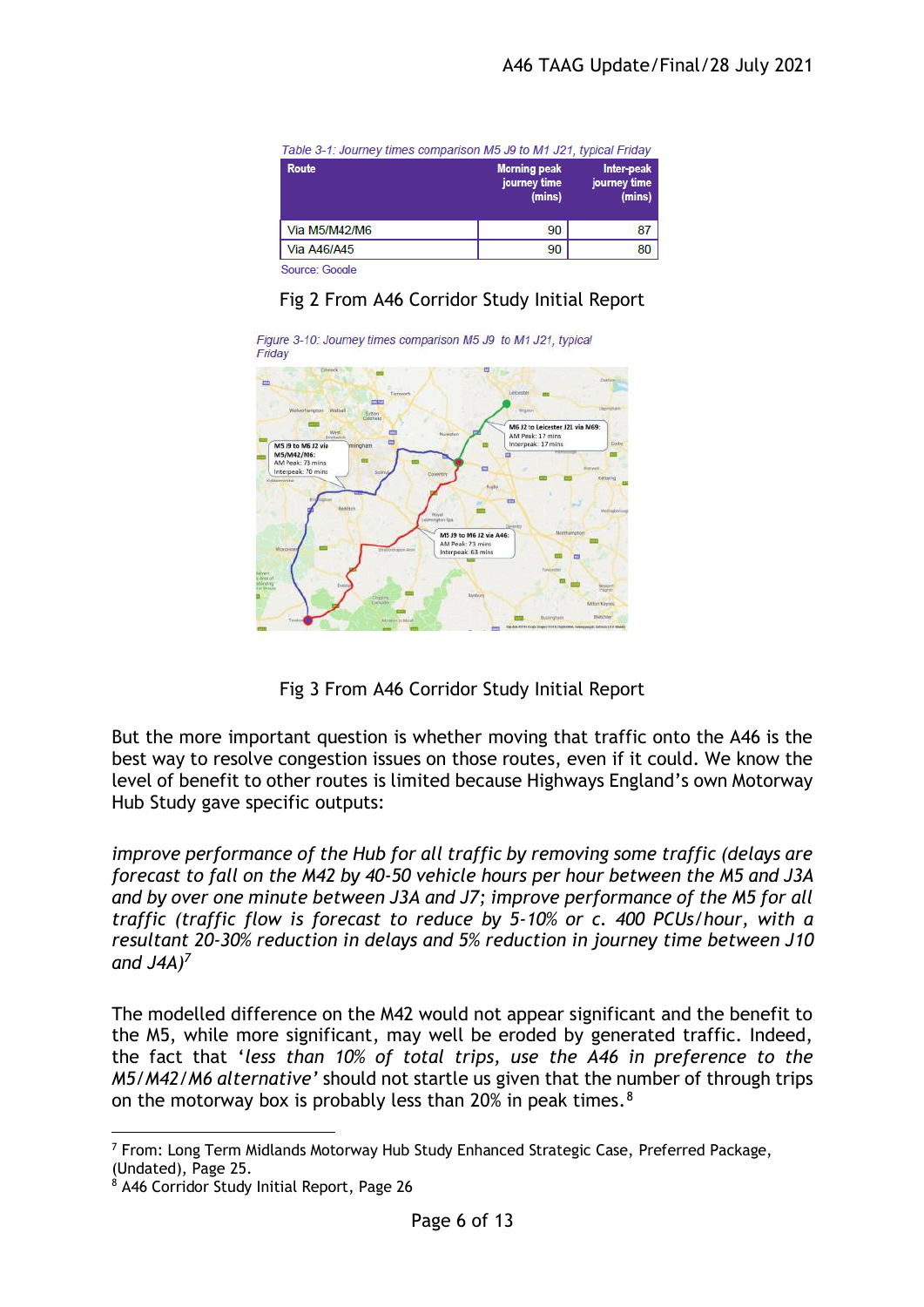It seems to me that the benefits to the Motorway Box are likely to be limited and that the potential demands on the Motorway Box would almost certainly mean any gains were lost. Moreover, as we will see later on there is a risk that safety would diminish as Motorways are generally the safest roads.

In other words, I do not consider the case for the A46 as an alternative to the Motorway Box is strong, even though it is often repeated.

Notwithstanding that, the A46 Option Assessment Report includes two relevant Options, one for improving Junction 9 and the route from Junction 9 to Teddington Hands Roundabout (Reference: Mid 16\_01<sup>9</sup>), and (Reference: Mid 16\_15) A46 Offline Improvement from the M5 J9 to Teddington Hands Roundabout which, they say, would become necessary prior to 2026 even if it is assumed that a significant online improvement was already in place.

The subsequent Options Assessment Report for Ashchurch, which I consider below, directly quotes those two Options. However, the three detailer Options it proposes cannot be considered compatible with them. None include improvements to Junction 9 or the existing route, nor do they link to Junction 9, (even though it was still possible to do that when the Options Assessment Report was written as it predates the Fiddington Planning Consent.)

Instead, the Ashchurch Report identifies three routes, two from a new junction on the M5 and one from Junction 10.

## **2b. Ashchurch M5-Teddington Hands Options Assessment**

Chapter 1-3 of the Options Assessment largely sets out the then current policy position.

Chapter 4 of the Options Assessment considers in more detail the case for intervention.

Para 4.10 summarises the results. As these do not differ substantially from the evidence previously given, I have not analysed these in detail but identified a few key points.

According to the Options Assessment the A46 is near capacity between M5 Junction 9 and Aston Cross, with a stress factor of 0.94 in the eastbound direction, and 0.89 in the westbound direction (based on the Congestion reference Flow) which is likely to cause congestion during peak periods, something which is evident on the ground.

I checked the relevant traffic count points and there has been a small increase in traffic at all points on the A46 in 2019 although it went down in 2020, (something which I have discounted because of the impact of the COVID Pandemic.) It is hard to be certain what will happen to future traffic growth.

<sup>&</sup>lt;sup>9</sup> See Table 5.1, M5-M40 Options Assessment Report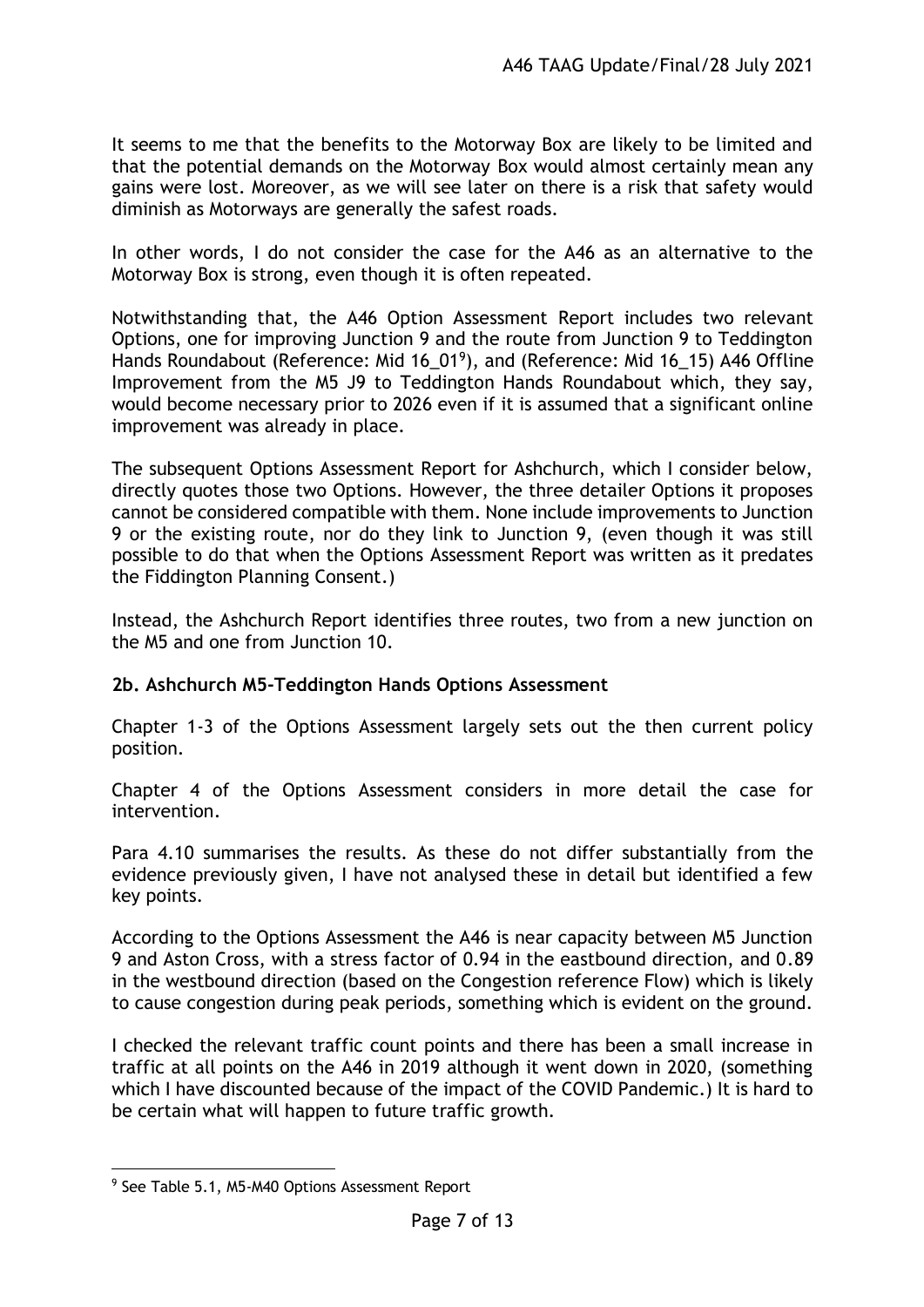The diagram below includes the Count Point from my previous report as well as the Count Point (37191) on the A435 South of the B4079. In terms of the Highways England Options the A435 Count Point would be South of both Option 1 and 2. Some traffic might leave on the B4079 but there is no alternative count point between there and the Teddington Hands Roundabout. It can be seen that the traffic levels on the A435 are currently lower than the A46 Count Points, although that would be altered on the section between the B4079 and the A435 by all the Highways England Road options.

| Location<br>(More detail and other years on<br>website)                         | A46<br>Count<br>2019<br>Point<br>(2018)<br>in<br>brackets) <sup>10</sup> | <b>All Vehicles</b><br>$(2-way)$<br>AADT) | <b>LGV</b>               | <b>HGV</b>               |
|---------------------------------------------------------------------------------|--------------------------------------------------------------------------|-------------------------------------------|--------------------------|--------------------------|
| <b>Oxenton</b><br>A435                                                          | 37191<br>(A435 south<br>of Oxenton)                                      | 13947<br>(13918)                          | 1826<br>(1832)           | 505<br>(503)             |
| Ashchur<br><b>A46</b><br>A438<br><b>Google Walton Cardiff</b><br>Map data @2019 | 17100<br>(Into<br>Tewkesbury)                                            | 17109<br>(16943)                          | 2446<br>(2467)           | 746<br>(744)             |
| <b>Aston Cross</b><br>Ashchurch<br>A46<br>Pamington<br>M <sub>5</sub>           | 90334*<br>(Ashchurch)<br>(99320<br>2017)                                 | 20013<br>(19899)<br>(20375)               | 2983<br>(2994)<br>(3256) | 1264<br>(1267)<br>(1864) |
| Google<br>Map data @2019                                                        |                                                                          |                                           |                          |                          |
|                                                                                 | 73531<br>(Teddington<br>Hands)                                           | 18763<br>(17945)                          | 2465<br>(2381)           | (1433)<br>1382           |
| Google<br>Map data @2019                                                        |                                                                          |                                           |                          |                          |
| The Groaten<br>946<br>Grafton<br>Google<br>Man data @201                        | 99321<br>(After<br><b>Beckford</b><br>Road)                              | 18763<br>(17945)                          | 2465<br>(2381)           | (1433)<br>1382           |

## Fig 4. Count Point Traffic on A46 and A435

<sup>10</sup> http://www.dft.gov.uk/traffic-counts/area/regions/South+West/localauthorities/Gloucestershire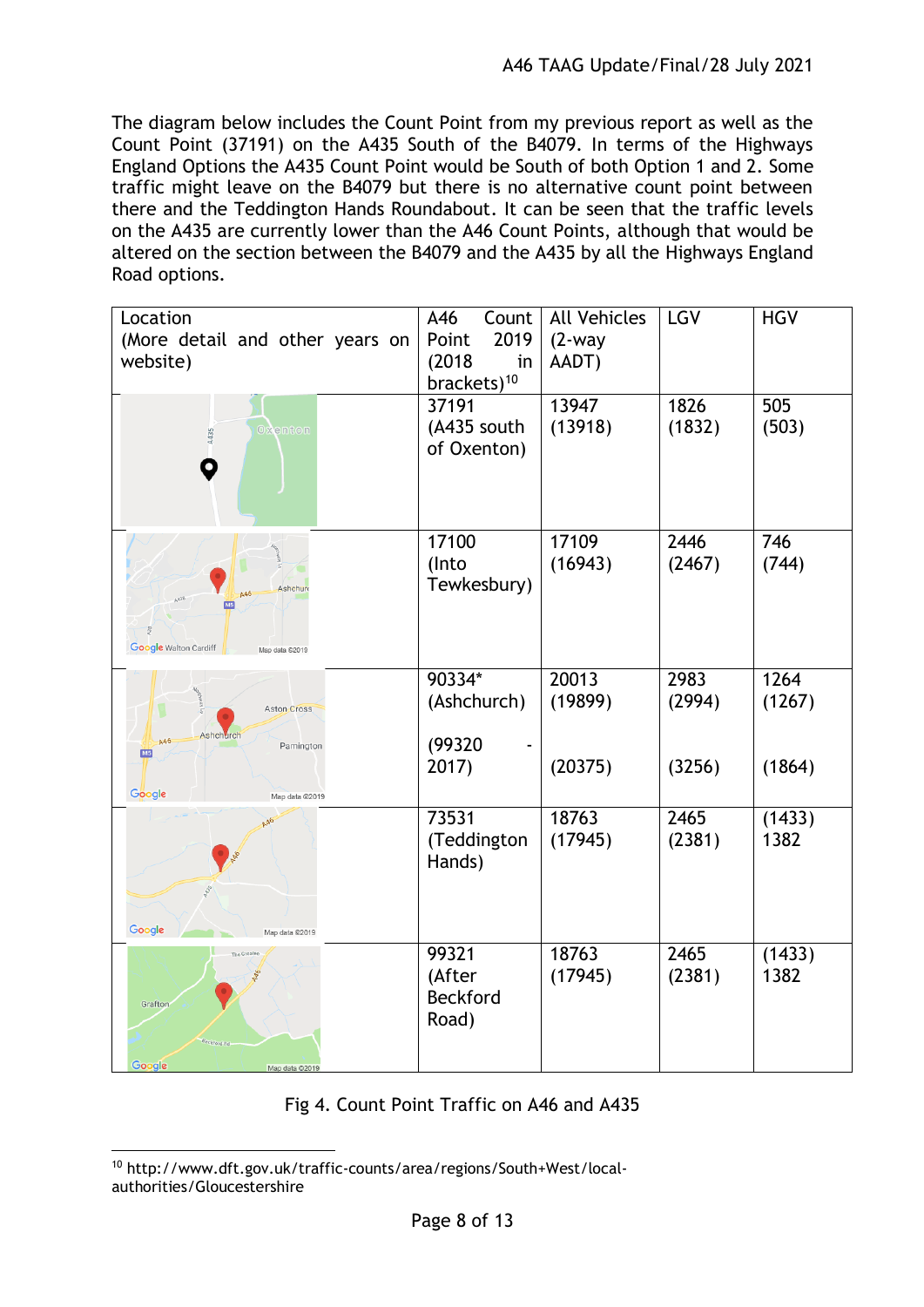I also looked at Crashmap to confirm the up-to-date situation on Accidents. The report refers to a number of 'clusters', including at the Teddington Hands Roundabout. I noted a further fatal accident, since the data in the Options Report was extracted, on the A435 just south of the Roundabout. This forms part of a cluster which includes two further serious accidents at the entrance to the Truck Stop. A fatality further down the A435 is also relevant in my view.

Chapter 5 makes future projections of traffic growth using the Joint Core Strategy (JCS) Model although it is admitted that more detailed work would be required for a scheme with more detailed modelling. It also relies on national traffic growth figures which (as I said in my previous report) have historically not been met.

Moreover, the constraints the report itself identifies may hinder those traffic growth levels. Nevertheless, there is substantial growth proposed at Ashchurch itself.

In Chapter 7 a series of objectives are identified. That is to say:

- To support economic growth within the study area and wider A46 corridor;
- To provide a safe network at M5 Junction 9 (including slip roads) and along the A46;
- To improve the flow of traffic on the A46 corridor to enable reliable journey times and reduce congestion;
- To enhance the resilience of the M5/M6/M42 corridor; and
- To reduce severance and improve integration for non-motorised users within Ashchurch.

Chapter 8 identifies three options.

I note that none of these options reaches Teddington Hands Roundabout. All of them decant traffic onto the A435. There is no proposal for any upgrade of the intervening A435 or any improvements to the Teddington Hands Roundabout. The Options are all South of both the Fiddington permission and the Masterplan for housing at Ashchurch.

Unfortunately, neither the Options Assessment nor the subsequent business case include the traffic modelling outputs, only the overall time savings. This means that some of those time savings may be minor but accumulate a large monetary value as a whole. Moreover, the lack of traffic data does not allow for any analysis of the traffic reduction that would occur on the A46 or the increases in traffic on the A435 or on the B4079 (or elsewhere).

None of the Options include any new junctions into the South of Ashchurch Development Area, although this is something that might be included in a more local scheme.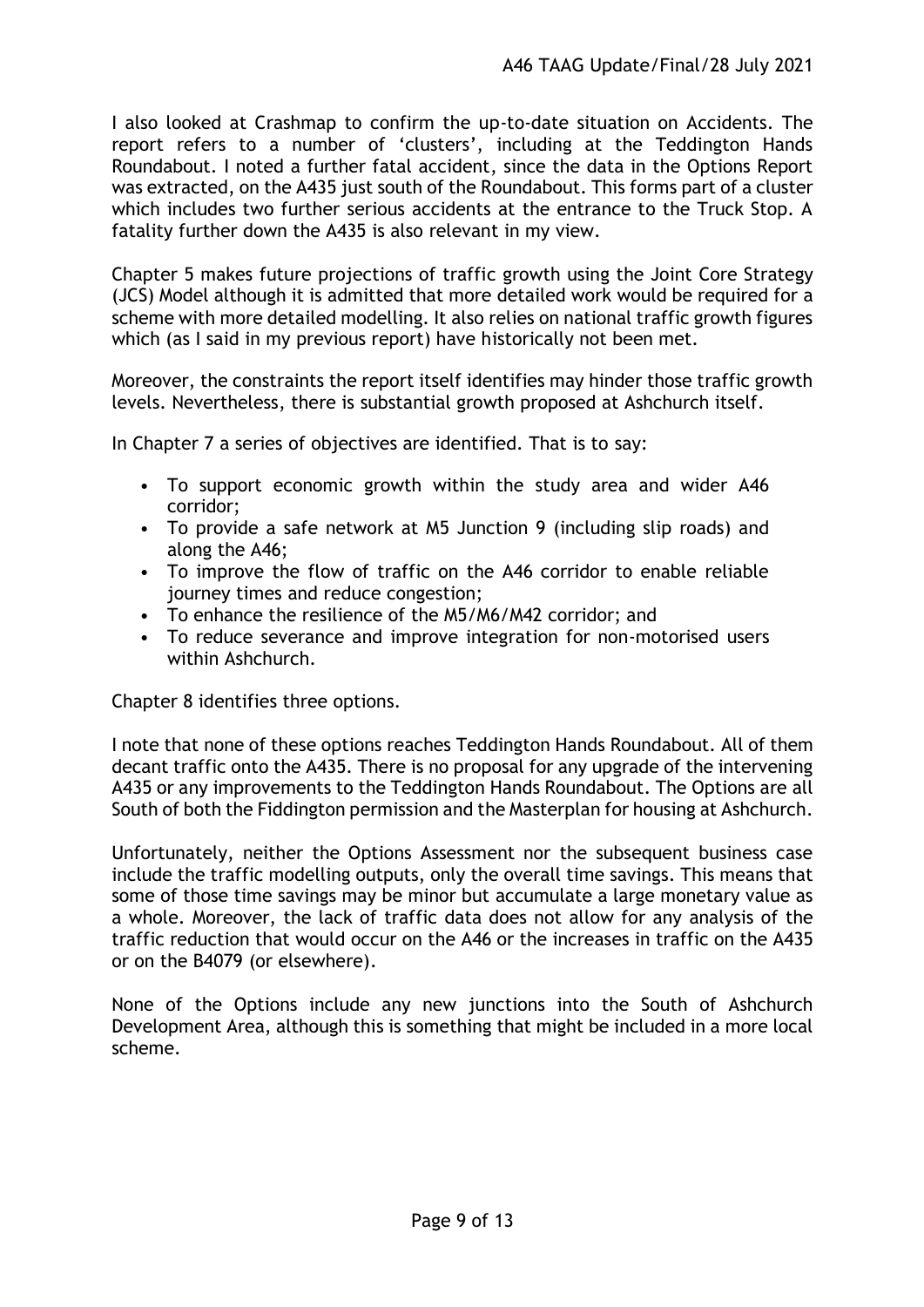

Figure 20: Location of proposed scheme options

Fig 5. Options from Highways England A46 M5-Teddington Hands Options Assessment

I also note that while Option 1 would simply draw traffic from the M5 onto a new single carriageway road, Option 2 would be a dual carriageway and include a link road to Tewkesbury, thus creating a new link that would attract traffic between the two centres. It would also include the removal of the slip road on Junction 9 so that all traffic from the M5 accessing Ashchurch would need to leave at the new junction.

I am assuming that one reason for modelling Option 2 is that it avoids an additional junction on the M5, something I would assume Highways England would wish to avoid.

Option 3 does not change Junction 9 but creates a new link from Junction 10. This would only be likely to be attractive to longer distance travellers and so would be less likely in my view to alleviate congestion on the A46 in Ashchurch.

All three options would increase traffic on the A435. I would assume that Option 2 would have the largest impact but there is currently no published traffic output data, something that should be requested via Freedom of Information.

The other noticeable thing is that the accidents projections suggest that all options will increase accidents, largely because they transfer traffic from the relatively safe motorway environment to more local roads. This is particularly concerning as they are transferring traffic onto the A435 which, as stated above, has a cluster of accidents on the section where the new roads would increase traffic.

Despite the obvious attraction of Option 2 to Highways England it does not fare as well as Option 1 in terms of time savings or in terms of Cost-Benefit, having a value well below 1. Option 1 only reaches a benefit 1.13. Option 3 fares worst of all. In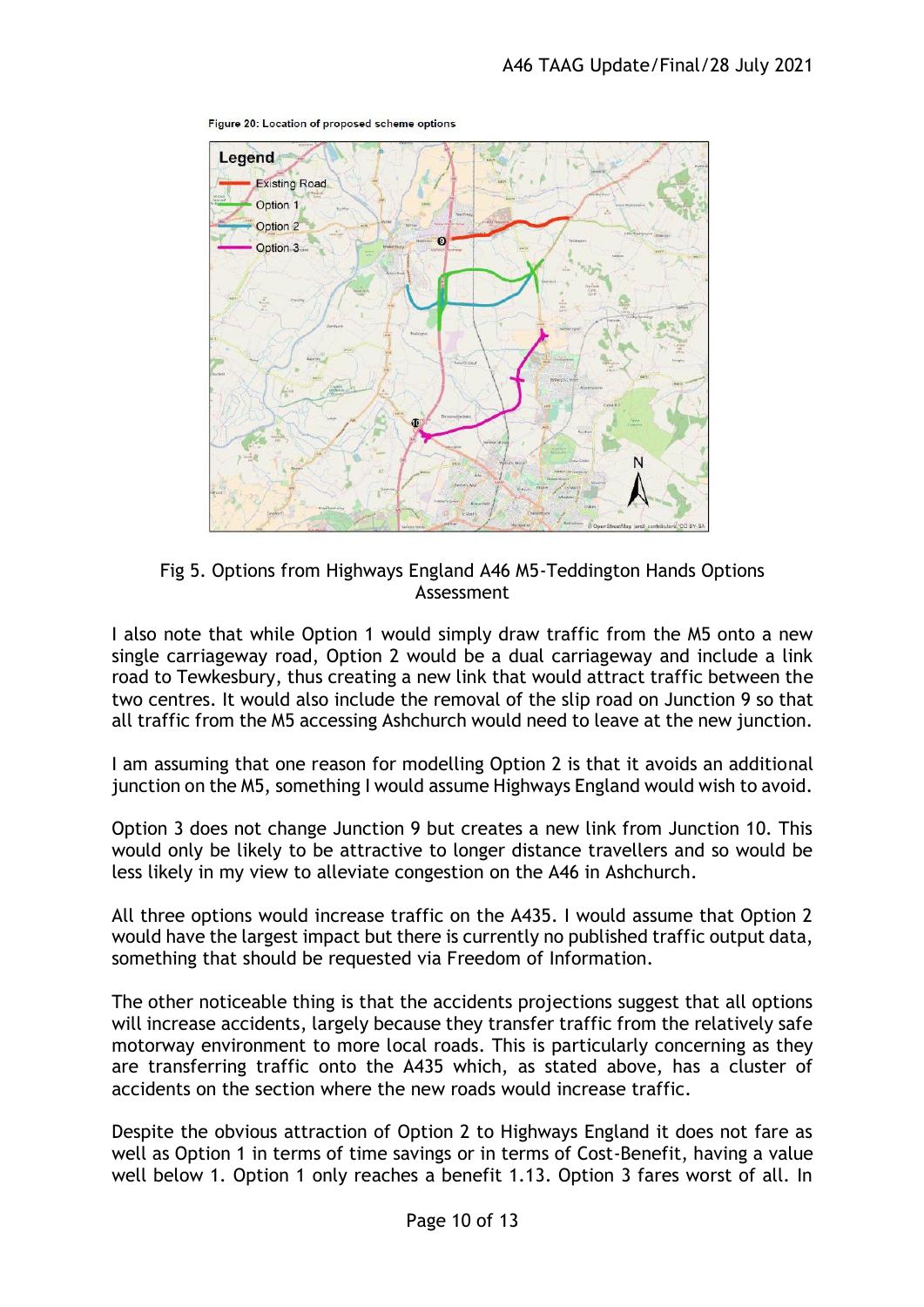other words, none are considered to represent good value for money, The best, Option 1 is rated as low value for money.

#### **3. Next Steps**

As stated above the Highways England proposals may not be the same as the proposals put forwards by Gloucestershire County Council. It is also likely that there will be resistance from Highways England to an additional junction on the M5. That being said the Cost Benefit Analysis (COBA) results favour that approach rather than closing Junction 9.

I do not consider the Option of a route from Junction 10 is likely to be cost effective and a route from the existing Junction 9 is no longer feasible because of development. So, some form of new junction seems likely.

From TAAGs point of view the closure of the slips at Junction 9 would probably be the worst option because, as well as through traffic, any traffic entering Ashchurch from the M5 would need to use the A435.

Without seeing the traffic data, it is not clear whether the raise in traffic on the A435 would be beyond the Congestion Reference Flow, (approximately 22,000- 23,000 Average Annual Daily Traffic (AADT)) but it would certainly be above the opening width recommended in the Design Manual for Roads and Bridges for new roads<sup>11</sup> (although this does not necessarily mean existing roads need to be widened to those standards.) The table in Fig 13 from DRMB TA46/97 sets out recommended opening year economic flow ranges.

| Carriageway       | <b>Opening Year AADT</b> |         |  |
|-------------------|--------------------------|---------|--|
| Standard          | Minimum                  | Maximum |  |
| S2                | Up to 13,000             |         |  |
| WS2               | 6,000                    | 21,000  |  |
| D <sub>2</sub> AP | 11,000                   | 39,000  |  |
| D3AP              | 23,000                   | 54,000  |  |
| D2M               | Up to 41,000             |         |  |
| D3M               | 25,000                   | 67,000  |  |
| D4M               | 52,000                   | 90,000  |  |

Fig 6. From DRMB TA46/97

<sup>&</sup>lt;sup>11</sup> http://www.standardsforhighways.co.uk/ha/standards/dmrb/vol5/section1/ta4697.pdf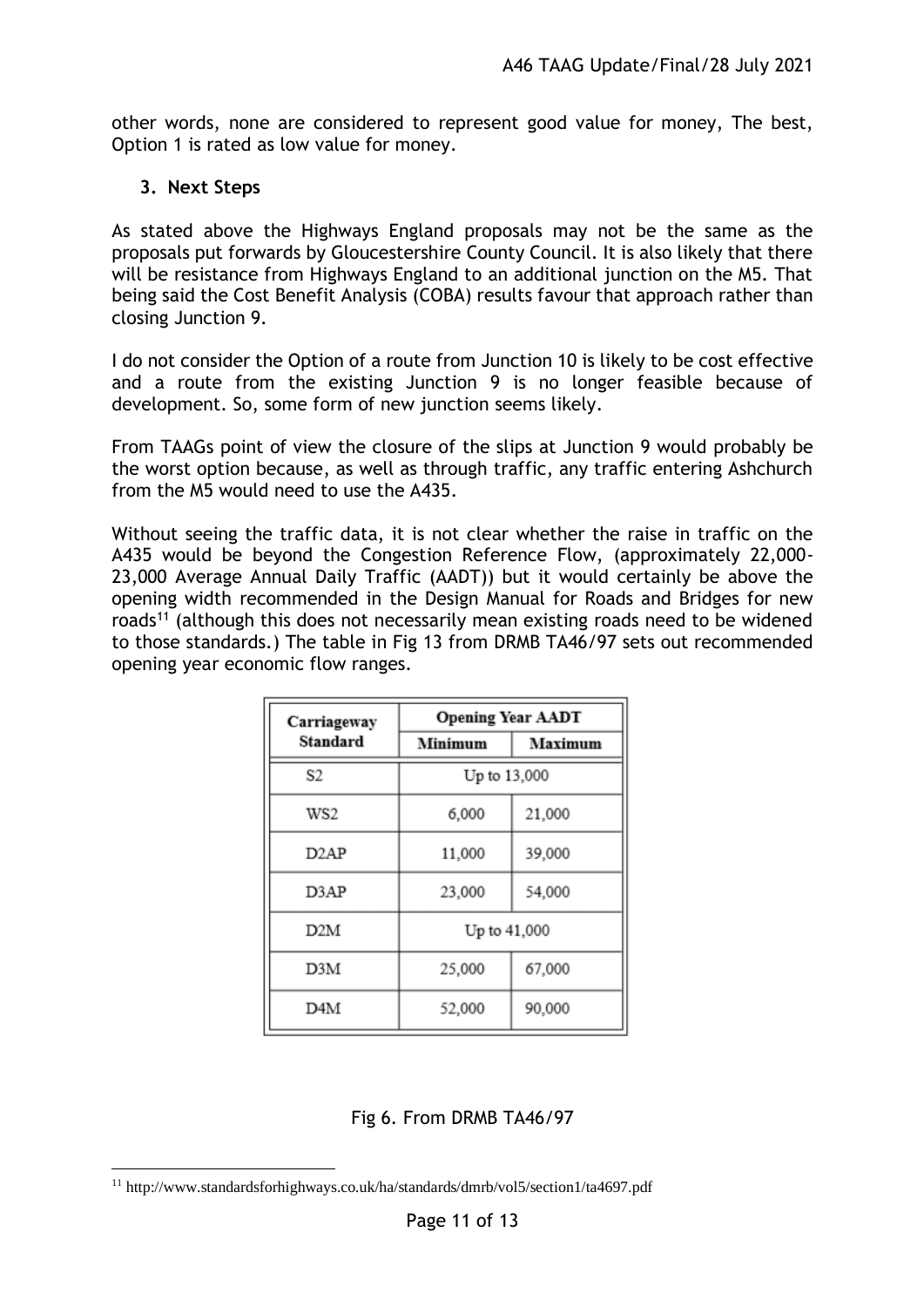While the A435 is an existing road it would, in effect, have its role changed to function in a different way and the impact of this would need to be tested.

The problems are only underlined by the poor accident record and the cluster of accidents on the A435 approaching Teddington Hands Island.

It seems to me that any scheme which relies on traffic using the A435 and Teddington Hands Roundabout continuing to function as they do, would be detrimental to TAAGs goals, particularly if it is linked to the closure of Junction 9 of the M5.

And as I said in my previous report a new southern road which linked into the A435, would bring the route closer to Teddington and could lead to development filling up beyond Pamington which would be undesirable.

Any road would need to link into Ashchurch and the wider network so I still think at least one junction going North into Ashchurch from the road would be required.

Retaining Junction 9 and constructing a direct single-carriageway link into an upgraded Teddington Hands Junction would, in my view, meet TAAG's objectives best, although an alternative would be to locate a junction just north of Teddington Hands. However, the latter could involve elevated sections of road which would increase the impact of the road, particularly on the landscape. It would seem feasible for a new link to utilise part of the current A46 alignment between Ashchurch and the junction with the following benefits:

- Utilising the existing junction at Teddington Hands could avoid a new road closer to the AONB and Teddington and Alstone villages. It could also avoid severance between the villages and the Teddington Hands Store, Garage and Pub and ensure that HGVs accessing the Truck Stop continued to use the existing route and not come from the south turning north onto the A435.
- A new road could join the A46 between Ashchurch the Teddington Hands Junction but, if it was deemed necessary to keep the current A46 separate from the new road, the current road could potentially be diverted and run as a local road next to the bypass, with both utilising the existing corridor. Either option would need detailed design consideration. There is already some highway land available although it might need further land-take to accommodate both.
- A new road could then lead into either a modified Teddington Hands Junction or a replacement junction immediately adjacent, although a new junction, if it was elevated, would be likely to be more intrusive.
- This approach would link into the current A46 continuing towards Evesham rather than pre-empting a road south of the A46 beyond Teddington Hands which would further impact on Teddington (and potentially the AONB)